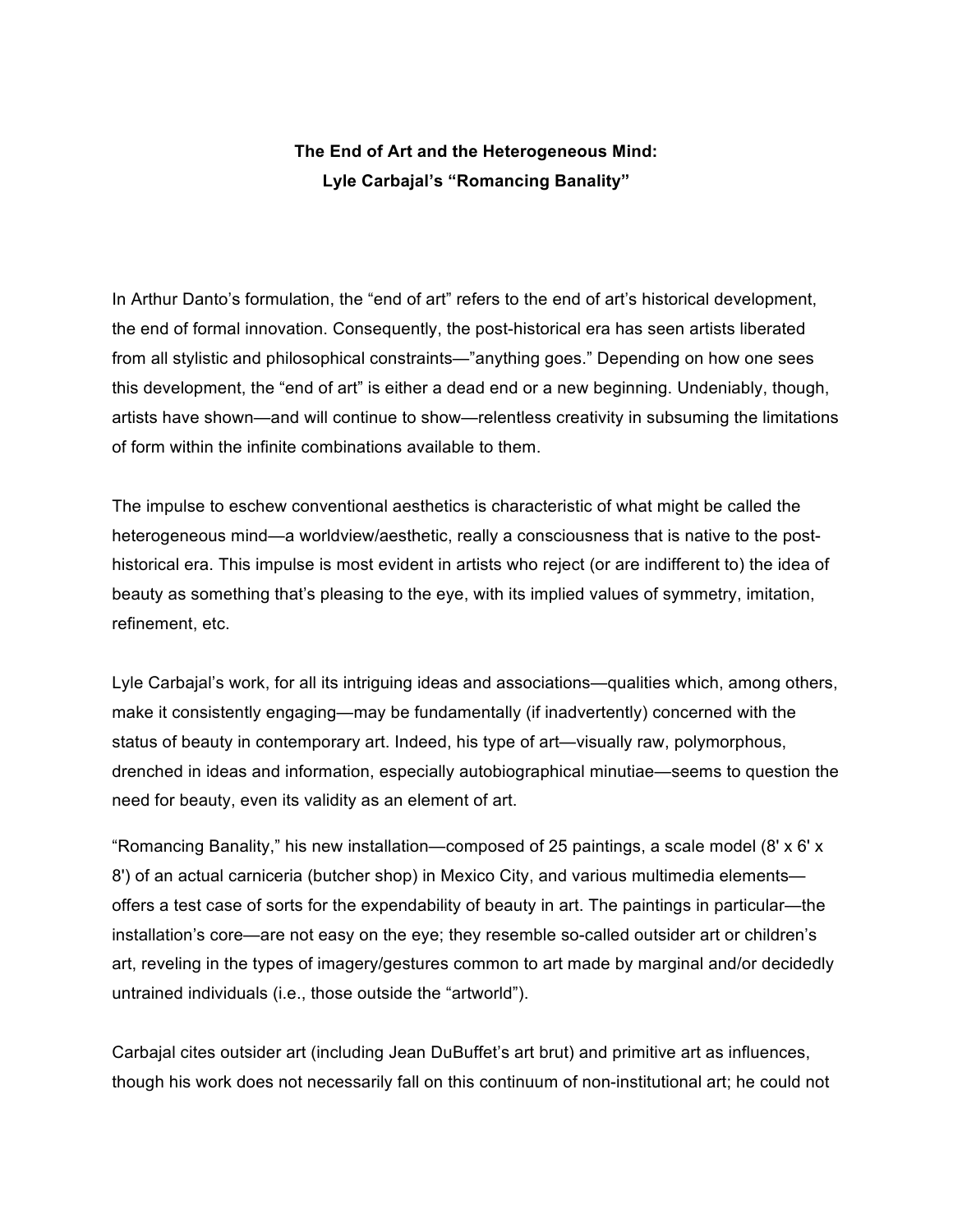accurately be described as a primitive. As he put it: "My work exists somewhere between the vernacular and the contemporary avant garde." Yet, he is far closer than other artists for whom primitive/outsider art represents just another riff, another notch on the palette. Really, he is too invested in primitivism—or more accurately, folk art—and his work evinces too many of its essential properties to say that he has merely appropriated the style and is engaging in some kind of aesthetic gamesmanship.

The jagged textures and apparent artlessness of Carbajal's paintings are manifestations of his work's underlying origins, and the considerably more refined textures of his larger artistic aims and ongoing explorations. The artlessness is part of his strategy to strip away any superfluous aspect of the image, to focus on *the line*, which he believes is the sine qua non of visual communication in the everyday world, the essential element or default of visual grammar.

"A line is far and away the most important aspect of a picture," says Carbajal. "It speaks of experience, wisdom, thoughtfulness, and most importantly, it says whether or not a picture is sincere and the artist's intent admirable."

Carbajal's "bad painting" mirrors the way real people (i.e., non-artists) awkwardly draw everyday objects, just to convey an idea—which, again, returns to the line. It is also related to his embrace of children's art and the vital qualities it represents: spontaneity, honesty, and earnestness. Even the most wretched juvenile art (which is probably a redundancy, mean as it may sound) expresses deep-felt emotions and is the product of a serious effort to accurately depict the real world; the fruits of a child's struggle to focus on a specific task and "get it right."

To amass a large quantity of functional/commercial imagery in the immersive environment of an installation like Romancing Banality; to place such unlovely artifacts in the context of art is to elevate—or at least emphasize—the qualities of these images that transcend beauty; or more radically, form *another type of beauty* that depends on what a thing—whether an artwork or something wholly mundane—makes you *feel* rather than how it looks. The installation setting serves to intensify the qualities most commonly associated with primitive art, and which Carbajal finds most appealing: immediacy, accessibility, and authenticity.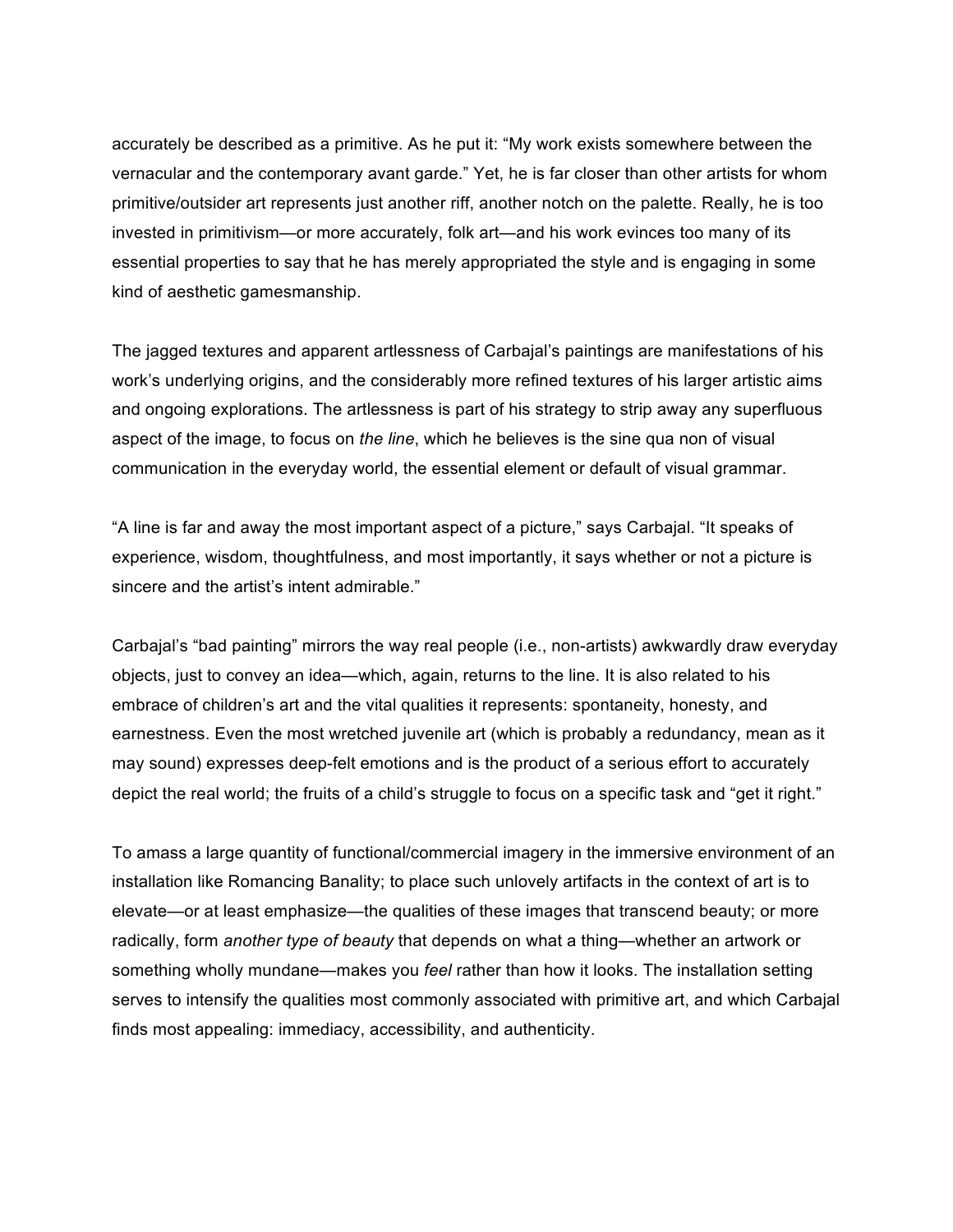Proximate to beauty, though, is meaning, and Carbajal's work signifies relentlessly. It is perhaps his paintings' documentary verve that is most noteworthy; their function as individual dispatches from the artist's travels, which in concert form a consistent style and sensibility (if not any sort of coherent "message" or fixed position). As conduits through which certain elements of a time and place and distinct people are communicated, this work inhabits the precinct of folk art, which also reflects Carbajal's intentions and methodologies, and epitomizes the art peculiar to the heterogeneous mind.

Carbajal, a Los Angeles native, regularly moves to different locations, which become the source of his work and ultimately serve as the "host" of its presentation. Upon arrival in each new location, he begins mining the abundant visual stimuli for material, while integrating himself into the community.

And of course it is the functional imagery—signs, decorative regionalisms, etc.—and other examples of na(t)ïve picture making that most catch his eye; not just for their visual appeal, but for what they communicate about a place and its inhabitants.

"It's a city's *Zeitgeist* that interests me," says Carbajal. "The sights and sounds, the way its people either cherish or disregard artistic forms, the city's visual connection to the past and whether or not it recognizes its indigenous culture." This nomadic, uninhibited process ensures, at the very least, that however consistent his style might be, the work will never be static.

The use of freestanding structures based on homespun businesses Carbajal has encountered in his travels, like the carniceria in "Romancing Banallity," is a linchpin in all of Carbajal's work. Other versions of this device include scale models of LA's M&M Auto Garage (from his Seattle show) and New Orleans' Snow Ball Shack (which will appear in an upcoming show). These models, with their outsized, three-dimensional presence, incarnate the visual language of a specific city in which Carbajal has lived, epitomizing what he sees as its most vivid elements. Also, more generally, they suggest important associations relevant to his travels, biographical details, and larger concerns. The carniceria, for example, evokes his kinship with Latin America and its native art, as well as his travels throughout the region (including a memorable residency in Buenos Aires). M&M Auto Garage, built as much from memory as any kind of documentation, figured prominently in his visual landscape when he lived in LA; a childhood totem that no doubt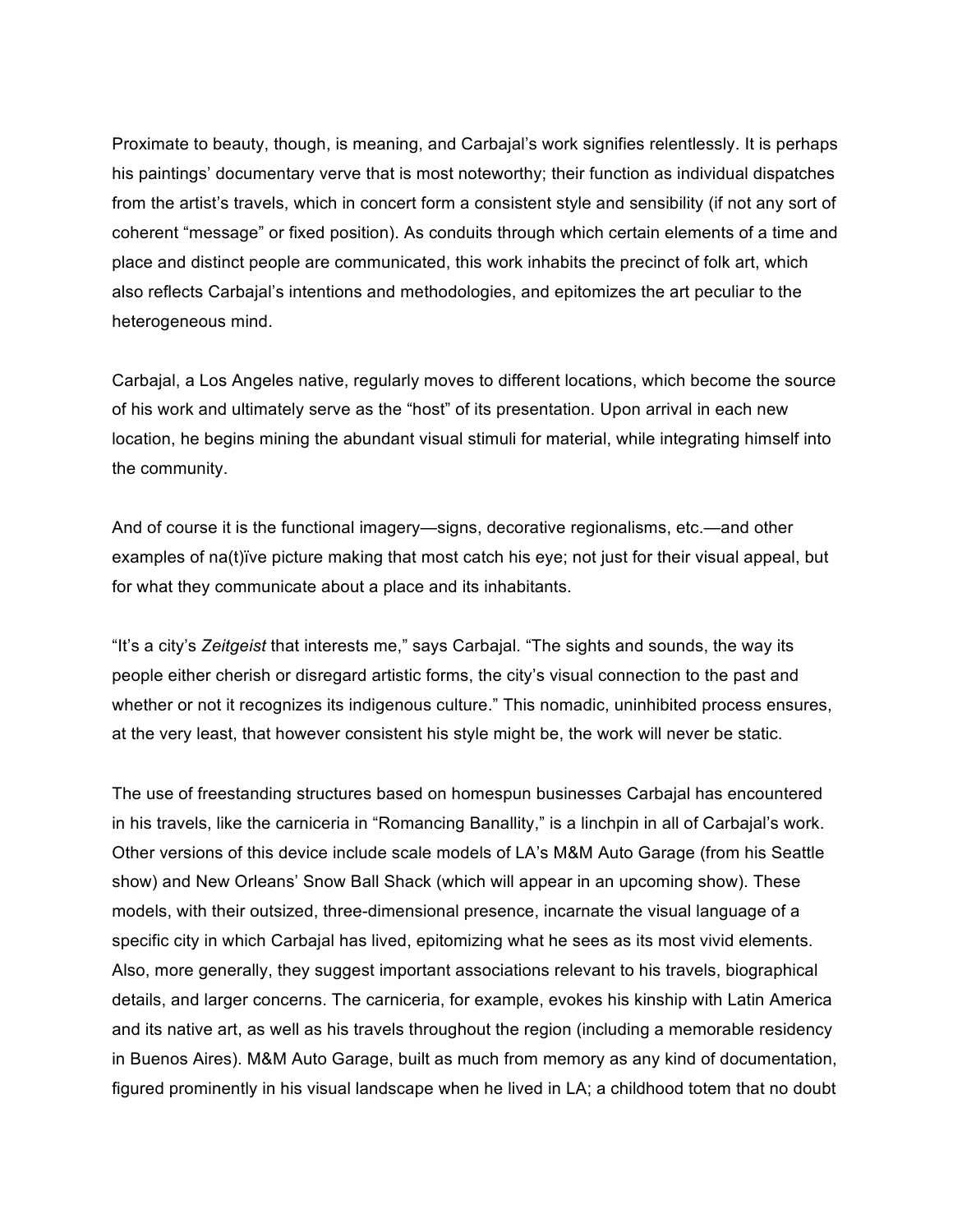contributed heavily (if subliminally) to his decision to pursue a creative life. The entire façade, with its bad illustrations, candied colors, and child-like lettering, bears many of the ideas and obsessions so integral to Carbajal's work as a whole.

David Francis, an art critic who has written about Carbajal, describes his painting as having "a kind of anthropological structure" whose imagery "shuffles and sorts, restlessly investigating all manner of marks such as icons, logos, type fonts, graphics, comics, doodles, diagrams, charts, in an almost documentary, ethnographic mode of recording." This is apt, but it's important to add that visually/stylistically, despite the cultural work they are doing, the paintings don't simply *refer* to folk art but *embody* the form. This approach is intended, in part, to sensitize the viewer to a whole visual layer of the mundane world that, when explored—when truly *seen*—is found to be not so mundane but *amazing*. (An artistic coup of this type was suggested by the renowned critic Rene Ricard when he said: "The greatest thing is to come up with something so good it seems as if it's always been there, like a proverb.")

This is deeply humanistic art, intoxicated with the world at large and obsessed with that world as manifested in mundane commerce/human congress; revealing a restless, roving, voracious spirit, and in turn an artist more attentive to the feelings and associations provoked by his work than the way its surfaces meet the eyes (read: sensibilities) of the more aesthetically refined. This begs the question: Does the immediacy and accessibility so essential to Carbajal's work by necessity crowd out conventional beauty? Further, is the negation of one quality typically implied by the other? Fortunately—for artist and essayist alike—no single space exists to contain the answer.

Without reservation, Carbajal's work puts forth a personal vision of the world, and the many ways that vision has been shaped by his own life—including his development as an artist and the many influences he has soaked up over the years—are integral to the work. The autobiographical elements of his work are subtle but dense; to the point that any deep engagement with the work is akin to stepping into another consciousness.

For many years he worked as a designer and illustrator, which, among other benefits, gave him a serious appreciation of functional art, especially the discipline/limitations it imposed on the creator of such art and how that process defined—or was obscured by—the finished artifact.